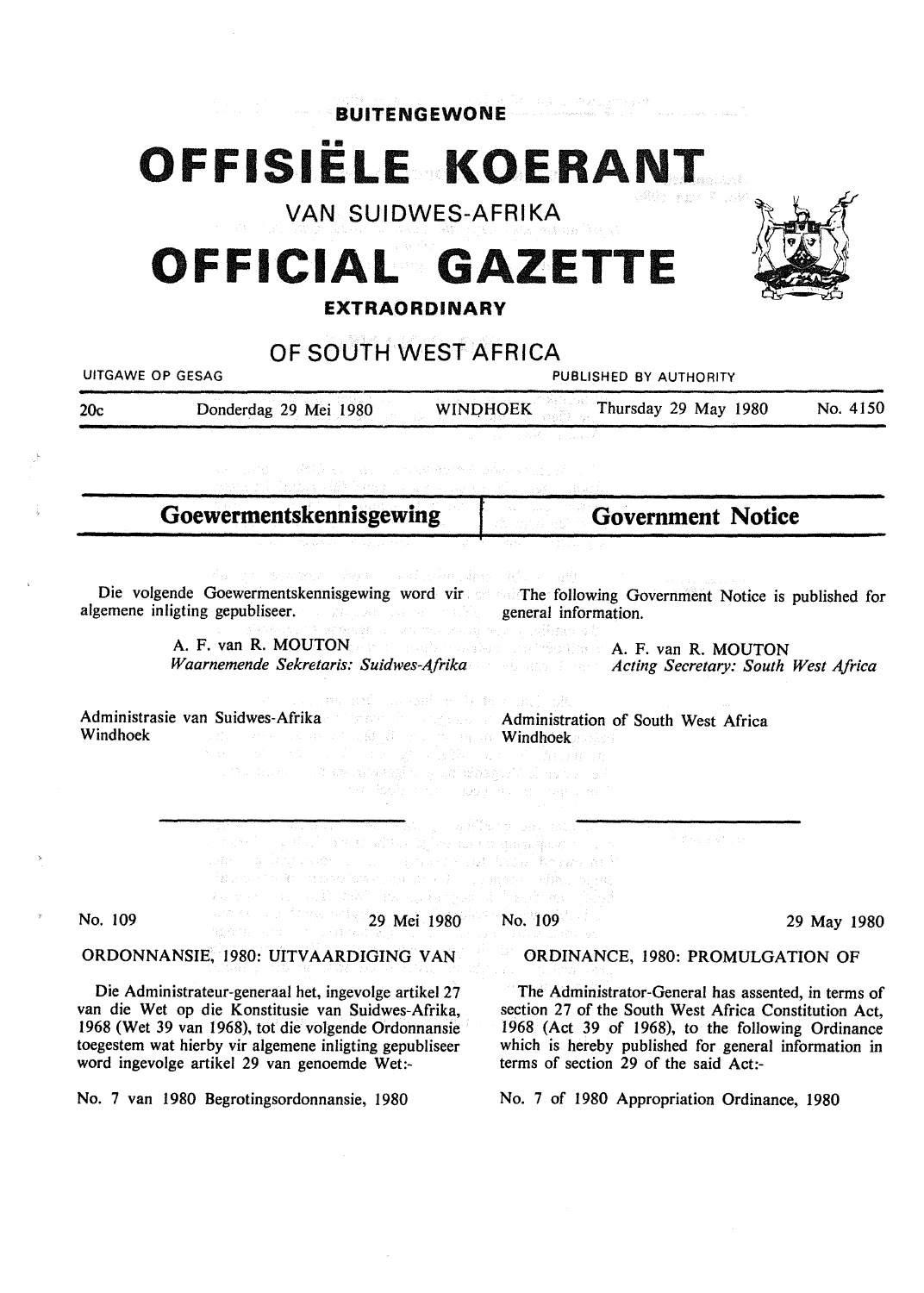**Ordonnansie No. 7 van 1980** 

#### **BEGROTINGSORDONNANSIE, 1980**

**08% \$ 30 \$ 1535** 

事情的,是否不愿意,这就算你一直提到,必须写真一定是否

|         | <b>Begrotingspos</b><br>$\triangleright$ Kolom 1 $\cdot$ Kolom 2                                                                   |                                     |                                                                                 |  |  |
|---------|------------------------------------------------------------------------------------------------------------------------------------|-------------------------------------|---------------------------------------------------------------------------------|--|--|
| No.     | Titel                                                                                                                              |                                     |                                                                                 |  |  |
| ŧ       | Administrasie $\ldots \ldots \ldots \ldots \ldots \ldots$<br>Met inbegrip van $-$                                                  | R<br>7 768 000                      | R                                                                               |  |  |
|         | Amptelike onthaal deur Sekretaris van Suidwes-                                                                                     |                                     | 600                                                                             |  |  |
| 2       | Wetgewende Vergadering                                                                                                             | 361 000                             |                                                                                 |  |  |
| 3       | 여러 그는 조절한 기소를 고르고 있                                                                                                                | 22 957 000                          |                                                                                 |  |  |
|         | Konferensies, kongresse, simposiums, internasio-                                                                                   | 1944 年前五九                           | 5 000                                                                           |  |  |
|         |                                                                                                                                    | 希望心,因此                              | <b>200</b><br>€Ŧ.                                                               |  |  |
|         | Hulptoelaes aan Eisteddfodkomitees                                                                                                 | <b>SW</b> discus                    | 2.000                                                                           |  |  |
| 4       | Werke $\dots$ . At interaction the series in the space.<br>Met inbegrip vanstellepadamente and management                          | 12 198 000<br>(《安全科学》)              |                                                                                 |  |  |
|         | Konferensies, kongresse, simposiums, internasio-                                                                                   | alari Dah                           |                                                                                 |  |  |
|         | nale byeenkomste, ens.<br>Onthaal deur Direkteur<br>.                                                                              |                                     | 2 000<br>200                                                                    |  |  |
| -5      | AN PO DESTREATOR<br>Gesondheid and conservative conservative                                                                       | 25 614 000                          |                                                                                 |  |  |
|         | Met inbegrip van $-$                                                                                                               | sniv - Louis                        |                                                                                 |  |  |
|         | Konferensies, kongresse, simposiums, internasio-<br>nale byeenkomste, ens. A. P. M. Louis and you and                              | 特性 医心房                              | 4 000                                                                           |  |  |
|         | Onthaal deur Direkteurs auf man an an an an an an                                                                                  | ( ) ( ) ( ) ( ) ( ) ( ) ( ) ( ) ( ) | 200<br>All Bar                                                                  |  |  |
|         | Hulptoelaes en terugbetalings ooreenkomstig die<br>Volksgezondheidswet. 1919 (Wet 36 van 1919).                                    | be the mangle of                    |                                                                                 |  |  |
|         | soos op die Gebied toegepas en vir dié doel ge-                                                                                    |                                     |                                                                                 |  |  |
|         | wysig deur die Publieke Gezondheids-                                                                                               |                                     | ः । 100                                                                         |  |  |
|         | proklamatie, 1920 (Proklamasie 36 van 1920)                                                                                        | tui lope r                          |                                                                                 |  |  |
|         | Ex gratia betaling aan twee firmas vir lewering van<br>vleis aan die fabriekskombuis                                               |                                     | 49 778                                                                          |  |  |
|         |                                                                                                                                    |                                     |                                                                                 |  |  |
| 6.      | Paaie<br>Met inbegripgyan sprofit, organisation and an                                                                             | 2 722 000                           |                                                                                 |  |  |
|         | Konferensies, kongresse, simposiums, internasio-                                                                                   |                                     | 2 000                                                                           |  |  |
|         | nale byeenkomste, ens.                                                                                                             |                                     | 200                                                                             |  |  |
| 7.      | 어때 가루 모든 화제<br>Natuurbewaring en Toerisme                                                                                          | 8 043 000                           | $\alpha \in \mathbb{R}^d$ , $\beta \in \mathbb{R}^d$ , $\beta \in \mathbb{R}^d$ |  |  |
|         | Met inbegrip van<br><b>Ret indegrip value</b><br>Konferensies, kongresse, simposiums, internasio- <b>de serves and allegations</b> | and Calle                           | U BATTE SANY                                                                    |  |  |
|         | nale byeenkomste, ens. ever are readed to add a formal and and                                                                     |                                     | 3000                                                                            |  |  |
|         |                                                                                                                                    |                                     |                                                                                 |  |  |
|         | Toelae aan die Dierebeskermingsvereniging<br>Toelae aan die Nasionale Eenheid vir Voelbe-                                          |                                     | 200                                                                             |  |  |
|         | ringingsadministrasie                                                                                                              | a in deposition                     | 3 600                                                                           |  |  |
| 8       |                                                                                                                                    | 7 565 000                           | . Kufin, 19                                                                     |  |  |
| 9       | Pensioene en Gratifikasies                                                                                                         | 6 700 000                           |                                                                                 |  |  |
| 10      |                                                                                                                                    | 384 000                             |                                                                                 |  |  |
| 11.     | Plaaslike Bestuur<br>Met inbegrip van $-$<br>Hulptoelae aan Munisipaliteite ter vergoeding vir                                     | 3 3 7 1 0 0 0                       |                                                                                 |  |  |
|         | nie-lonende dienste aan die Administrasie gele-<br>wer (uitgeslote nie-lonende dienste op bouerwe)                                 |                                     | 8 4 0 0                                                                         |  |  |
| $12 \,$ | Voorrade                                                                                                                           | 1 170 000                           |                                                                                 |  |  |
| 13      |                                                                                                                                    | 945 000                             |                                                                                 |  |  |
|         | Met inbegrip van -                                                                                                                 |                                     |                                                                                 |  |  |
|         | Konferensies, kongresse, simposiums, internasio-                                                                                   |                                     | 400                                                                             |  |  |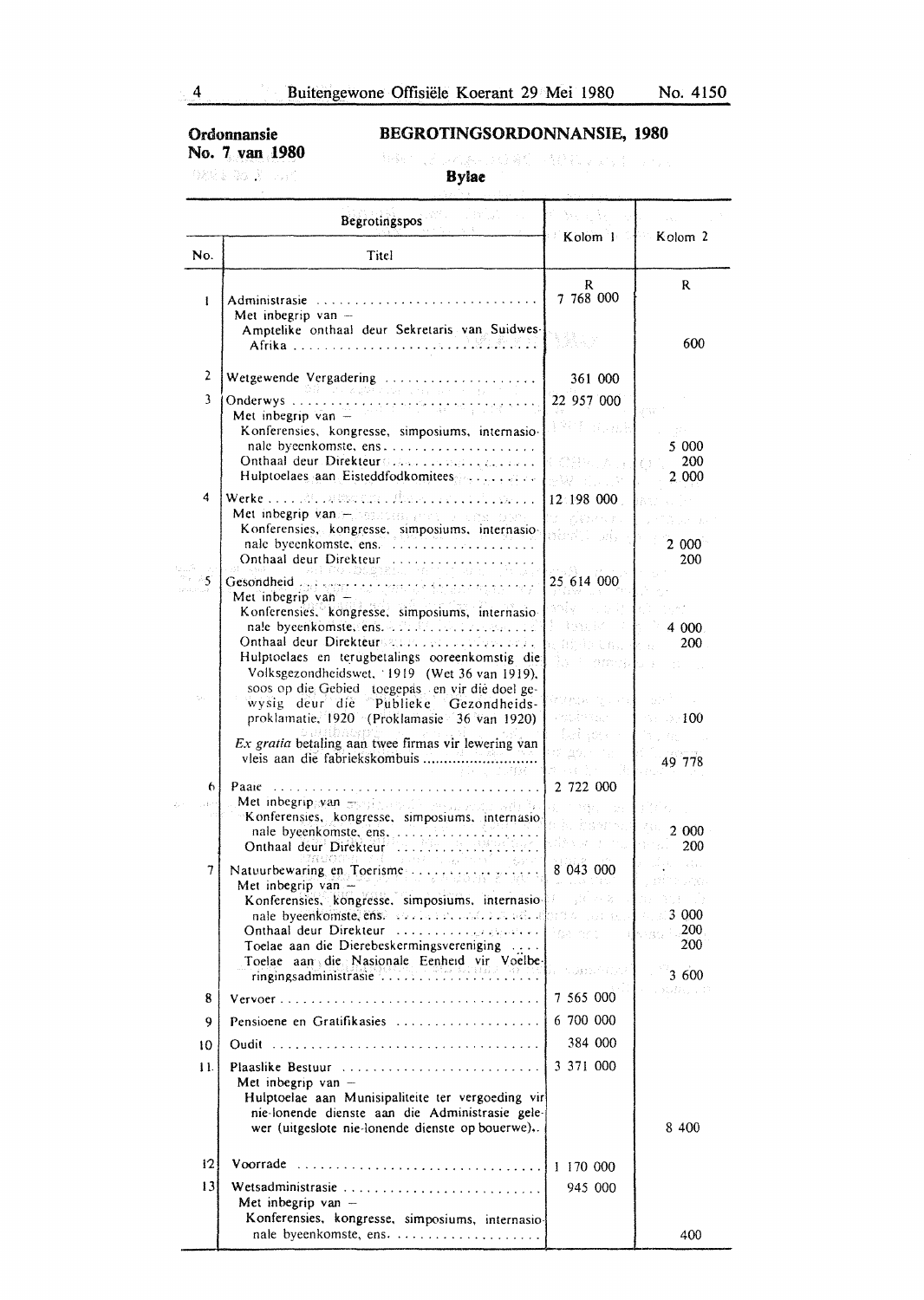**Ordinance**  No. 7 of **1980** 

#### **APPROPRIATION ORDINANCE, 1980**

#### **Schedule**

|                 | Vote                                                                                                                                                                                                                                                                                                                     | Column 1                  | Column <sub>2</sub>          |  |
|-----------------|--------------------------------------------------------------------------------------------------------------------------------------------------------------------------------------------------------------------------------------------------------------------------------------------------------------------------|---------------------------|------------------------------|--|
| No.             | Title                                                                                                                                                                                                                                                                                                                    |                           |                              |  |
| 1               | Administration<br>Including $-$<br>Official entertainment by Secretary for South West<br>Africa                                                                                                                                                                                                                          | $\mathbf{R}$<br>7 768 000 | R<br>600                     |  |
|                 |                                                                                                                                                                                                                                                                                                                          |                           |                              |  |
| $\overline{2}$  | Legislative Assembly                                                                                                                                                                                                                                                                                                     | 361 000                   |                              |  |
| 3               | Including $  -$<br>Conferences, congresses, symposia, interna-<br>tional meetings, etc<br>Entertainment by Director<br>Grants in aid to Eisteddfod Committees                                                                                                                                                            | 22 957 000<br>受体的な こうかい   | 5 000<br>200<br>2 000        |  |
| 4               | Including $-$                                                                                                                                                                                                                                                                                                            | 12 198 000                |                              |  |
|                 | Conferences, congresses, symposia, interna-<br>tional meetings, etc<br>Entertainment by Director                                                                                                                                                                                                                         |                           | 2 000<br>200                 |  |
| 5               | Including $-$<br>Conferences, congresses, symposia, interna-<br>tional meetings, etc<br>Entertainment by Director<br>Grants in aid and refunds in terms of the Public<br>Health Act, 1919 (Act 36 of 1919), as applied<br>to the Territory and amended for that purpose<br>by the Public Health Proclamation, 1920 (Pro- |                           | 4 000<br>200                 |  |
|                 | clamation 36 of 1920)                                                                                                                                                                                                                                                                                                    |                           | 100                          |  |
|                 | Ex Gratia payment to two firms for the delivery of                                                                                                                                                                                                                                                                       |                           | 49 778                       |  |
| 6.              | Including $-$<br>Conferences, congresses, symposia, interna-<br>Entertainment by Director                                                                                                                                                                                                                                | 2 722 000                 | 2 000<br>200                 |  |
| 7               | Nature Conservation and Tourism<br>Including $-$<br>Conferences, congresses, symposia, interna-<br>Entertainment by Director<br>Grant to the Society for the Prevention of<br>Grant to the National Unit for Bird Ringing<br>Administration                                                                              | 8 043 000                 | 3 000<br>200<br>200<br>3 600 |  |
| 8               | Transport                                                                                                                                                                                                                                                                                                                | 7 565 000                 |                              |  |
| 9<br>10         | Pensions and Gratuities                                                                                                                                                                                                                                                                                                  | 6 700 000<br>384 000      |                              |  |
| $\mathbf{1}$    | Including $-$<br>Grant-in-aid to Municipalities as compensation<br>for non-remunerative services rendered to the<br>Administration (excluding non-remunerative<br>services on building erven)                                                                                                                            | 3 3 7 1 0 0 0             | 8 400                        |  |
| 12 <sup>2</sup> |                                                                                                                                                                                                                                                                                                                          | 1 170 000                 |                              |  |
| 13              | Law Administration<br>Including $-$                                                                                                                                                                                                                                                                                      | 945 000                   |                              |  |
|                 | Conferences, congresses, symposia, internatio-<br>nal meetings, etc.                                                                                                                                                                                                                                                     |                           | 400                          |  |

 $\mathcal{C}_{\mathrm{Q}} \S_{\mathrm{A}}$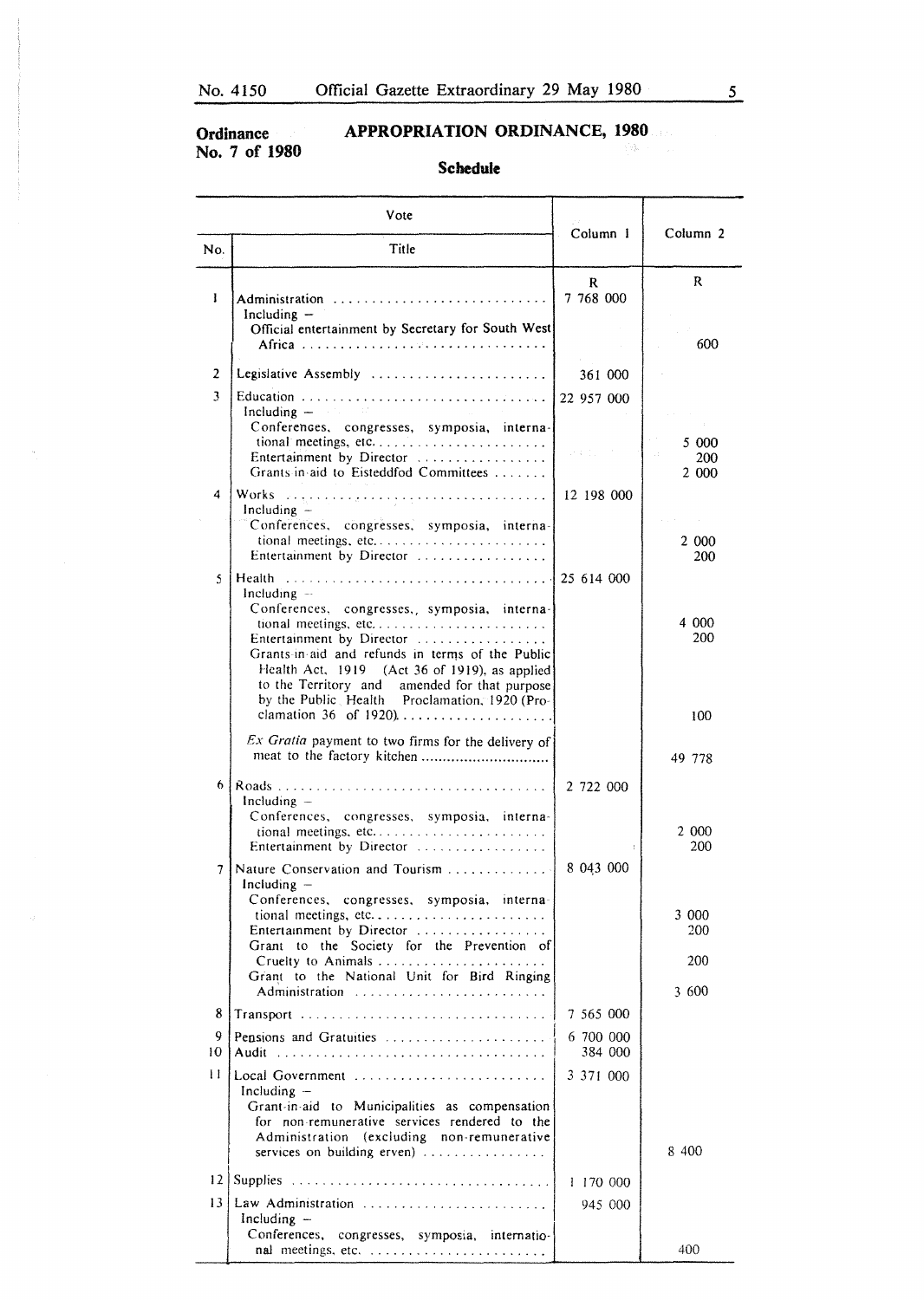#### Ordonnansie<br>No. 7 van 1980 BEGROTINGSORDONNANSIE, 1980

|     | Begrotingspos                                                                                                  |             | Kolom 2      |  |
|-----|----------------------------------------------------------------------------------------------------------------|-------------|--------------|--|
| No. | Titel                                                                                                          | Kolom 1     |              |  |
|     |                                                                                                                | R           | R            |  |
| 14  | Beplanning<br>Met inbegrip van -<br>Konferensies, kongresse, simposiums, internasio<br>Onthaal deur Direkteur, | 282 000     | 1 500<br>200 |  |
| 15  | Aanwending uit Gebiedsinkomstefonds tot die<br>Gebiedsontwikkelings- en -reserwefonds                          | 108 000 000 |              |  |
| 16  | Aanwending uit die Gebiedsinkomstefonds tot die                                                                | 1 000       |              |  |
|     | TOTAAL                                                                                                         | 208 081 000 |              |  |

 $\bar{\lambda}$ 

 $\sim$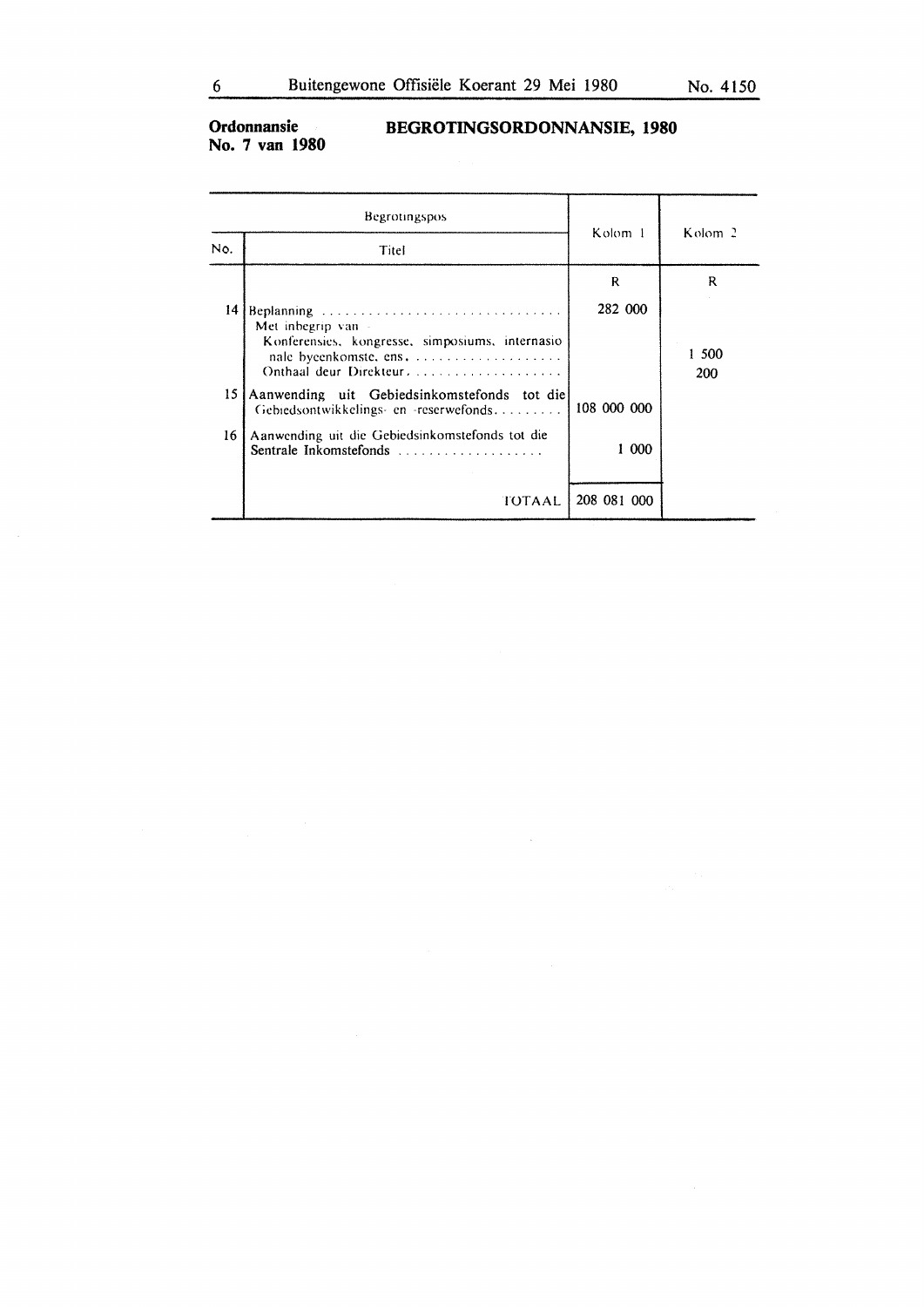#### **APPROPRIATION ORDINANCE, 1980**

## Ordinance<br>No. 7 of 1980

| Vote |                                                                                                                   | Column 1    | Column 2   |  |
|------|-------------------------------------------------------------------------------------------------------------------|-------------|------------|--|
| No.  | Title                                                                                                             |             |            |  |
|      |                                                                                                                   | R           | R          |  |
| 14   | Including $-$<br>Conferences, congresses, symposia, internatio-<br>nal meetings, etc<br>Entertainment by Director | 282 000     | 500<br>200 |  |
| 15   | Appropriation from Territory Revenue Fund to the<br>Territorial Development and Reserve Fund                      | 108 000 000 |            |  |
| 16   | Appropriation from the Territory Revenue Fund to the                                                              | 1 000       |            |  |
|      | TOTAL                                                                                                             | 208 081 000 |            |  |

l.

 $\sim$ 

 $\sim$